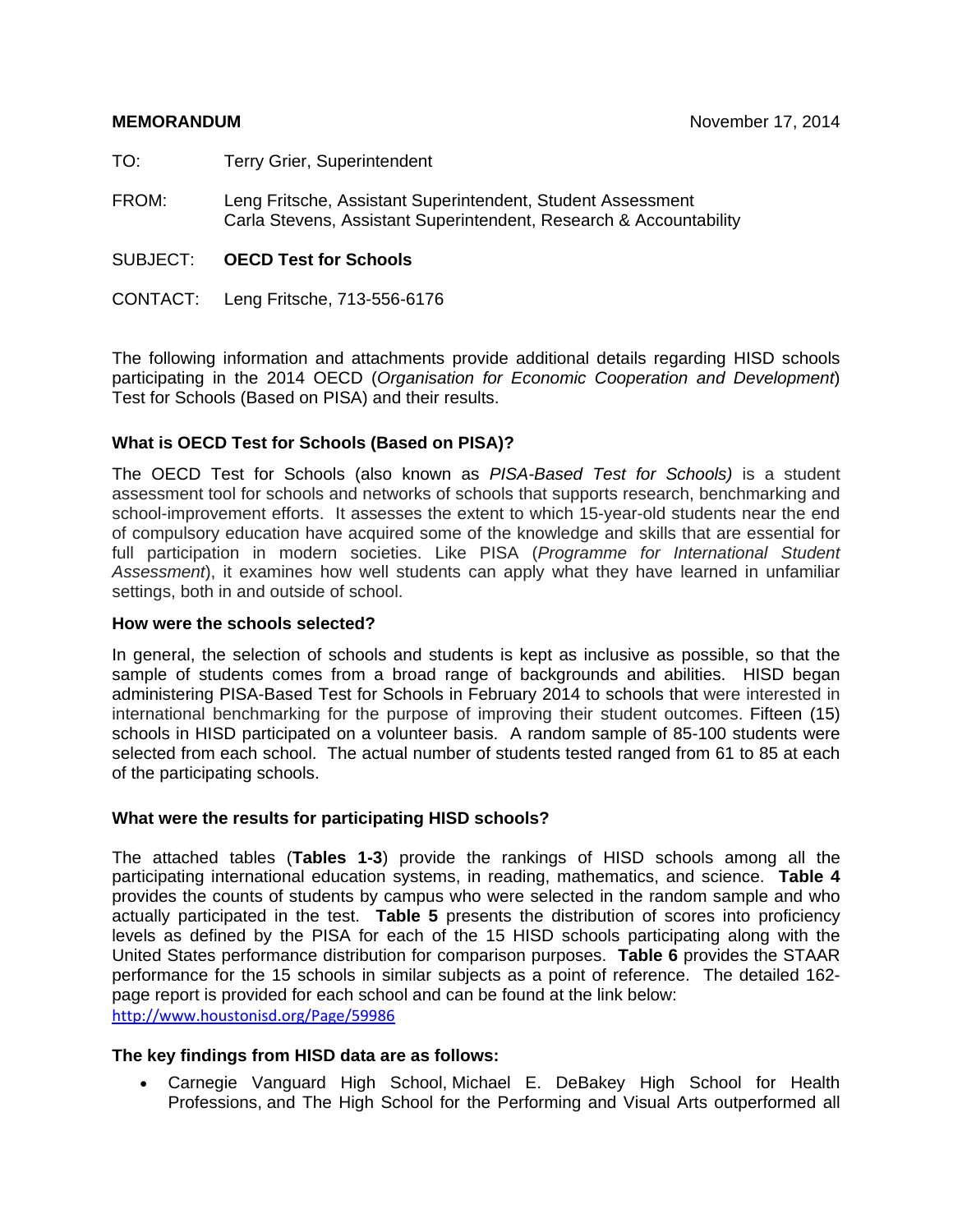65 countries presented for comparison purposes in reading. These three schools along with Challenge Early College High School, East Early College High School, and the Houston Academy of International Studies outperformed the OECD average in reading.

- In math, Carnegie Vanguard High School, Michael E. DeBakey High School for Health Professions, and The High School for the Performing and Visual Arts performed in line with Shanghai-China and Singapore, and outperformed Korea and the remaining 62 countries. While the United States performed below the OECD average in math, five HISD schools (including Challenge Early College High School and East Early College High School) exceeded the OECD average.
- While Carnegie Vanguard High School and Michael E. DeBakey High School for Health Professions both outperformed the highest performing country, Shanghai-China, in science, Carnegie's average score exceed Shanghai's by 20 scale score points. The High School for the Performing and Visual Arts followed closely and outperformed Finland and the remaining 63 countries. Seven HISD schools (including Challenge Early College High School, Mirabeau B. Lamar High School, Eastwood Academy, and East Early College High School) exceeded the United States and OECD averages in science.
- 10 of the 15 HISD high schools had the same or higher percentage of students identified in the intermediate and top proficiency levels in reading than the distribution in the United States.
- In math, 9 of the 15 schools had the same or higher proficiency rate than the United States.
- In science, 12 of the 15 schools had the same or higher percentage of students in the intermediate and top proficiency levels than in the United States.

For more information on PISA-Based Test for Schools, please click here: http://www.oecd.org/pisa/aboutpisa/oecdtestfoschoolsintheus.htm#what\_is

<u>Lantohe IF</u>

**Attachment** 

cc: Dan Gohl Shonda Huery Veronica Mabasa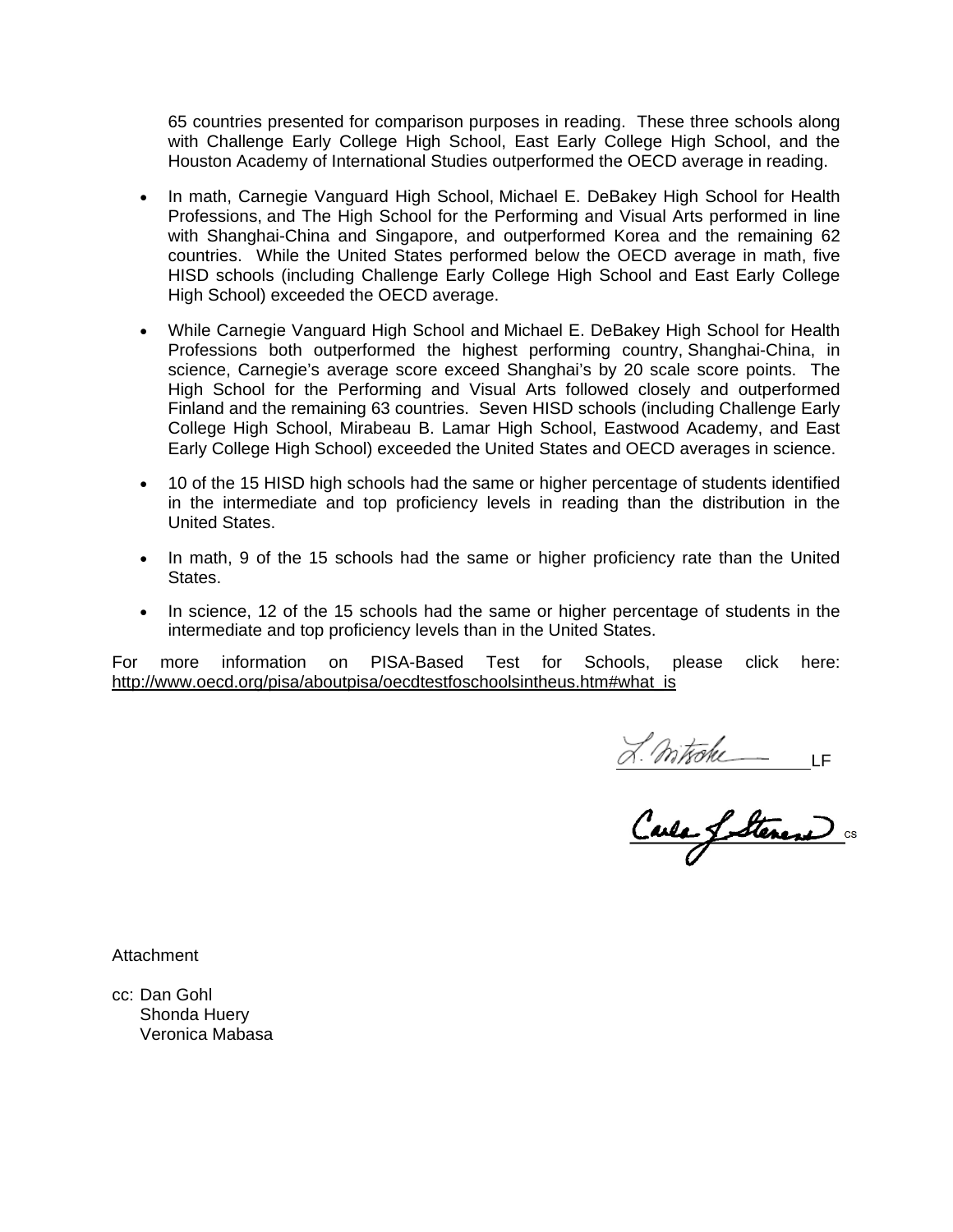# Table 1. Average scores of 15-year-old students on PISA reading literacy scale, by education system

| <b>Education System</b>                                             | <b>Average</b>        | S.e. | <b>Education System</b>             | <b>Average</b>        | s.e. |
|---------------------------------------------------------------------|-----------------------|------|-------------------------------------|-----------------------|------|
|                                                                     | <b>Score</b><br>589.2 |      | Sweden                              | <b>Score</b><br>497.4 | 2.9  |
| Carnegie Vanguard High School<br>Michael E. DeBakey High School for |                       |      |                                     |                       |      |
| <b>Health Professions</b>                                           | 574.5                 |      | Germany                             | 497.3                 | 2.7  |
| The High School for the Performing and                              |                       |      |                                     |                       |      |
| <b>Visual Arts</b>                                                  | 565.5                 |      | Ireland                             | 495.6                 | 3.0  |
| Shanghai-China                                                      | 555.8                 | 2.4  | France                              | 495.6                 | 3.4  |
| Korea, Republic of                                                  | 539.3                 | 3.5  | Chinese Taipei                      | 495.2                 | 2.6  |
| Finland                                                             | 535.9                 | 2.3  | Denmark                             | 494.9                 | 2.1  |
|                                                                     |                       |      | Houston Academy for International   |                       |      |
| Hong Kong-China                                                     | 533.2                 | 2.1  | <b>Studies</b>                      | 494.8                 |      |
| Singapore                                                           | 525.9                 | 1.1  | United Kingdom                      | 494.2                 | 2.3  |
| Canada                                                              | 524.2                 | 1.5  | Hungary                             | 494.2                 | 3.2  |
| New Zealand                                                         | 520.9                 | 2.4  | <b>OECD Average</b>                 | 493.4                 | 0.5  |
| Japan                                                               | 519.9                 | 3.5  | Portugal                            | 489.3                 | 3.1  |
| Challenge Early College High School                                 | 518.4                 |      | Eastwood Academy                    | 489.1                 |      |
| Australia                                                           | 514.9                 | 2.3  | Macao-China                         | 486.6                 | 0.9  |
| <b>GLN Average</b>                                                  | 510.8                 | 1.1  | Italy                               | 486.1                 | 1.6  |
| Netherlands                                                         | 508.4                 | 5.1  | Mirabeau B. Lamar High School       | 485.2                 |      |
| Belgium                                                             | 505.9                 | 2.3  | Latvia                              | 484.0                 | 3.0  |
| Norway                                                              | 503.2                 | 2.6  | Slovenia                            | 483.1                 | 1.0  |
| East Early College High School                                      | 502.4                 |      | Greece                              | 482.8                 | 4.3  |
| Estonia                                                             | 501.0                 | 2.6  | Spain                               | 481.0                 | 2.0  |
|                                                                     |                       |      | High School for Law Enforcement and | 478.7                 |      |
| Switzerland                                                         | 500.5                 | 2.4  | <b>Criminal Justice</b>             |                       |      |
| Poland                                                              | 500.5                 | 2.6  | Czech Republic                      | 478.2                 | 2.9  |
| Iceland                                                             | 500.3                 | 1.4  | Slovak Republic                     | 477.4                 | 2.5  |
| <b>United States</b>                                                | 499.8                 | 3.7  | Croatia                             | 475.7                 | 2.9  |
| Liechtenstein                                                       | 499.3                 | 2.8  | Israel                              | 474.0                 | 3.6  |

|                                    | <b>Average</b> |      |                                     | <b>Average</b> |      |  |
|------------------------------------|----------------|------|-------------------------------------|----------------|------|--|
| <b>Education System</b>            | <b>Score</b>   | S.e. | <b>Education System</b>             | <b>Score</b>   | S.e. |  |
| gie Vanguard High School           | 589.2          |      | Sweden                              | 497.4          | 2.9  |  |
| ael E. DeBakey High School for     | 574.5          |      |                                     |                |      |  |
| h Professions                      |                |      | Germany                             | 497.3          | 2.7  |  |
| ligh School for the Performing and |                |      |                                     |                |      |  |
| l Arts                             | 565.5          |      | Ireland                             | 495.6          | 3.0  |  |
| ghai-China                         | 555.8          | 2.4  | France                              | 495.6          | 3.4  |  |
| a, Republic of                     | 539.3          | 3.5  | Chinese Taipei                      | 495.2          | 2.6  |  |
| ١d                                 | 535.9          | 2.3  | Denmark                             | 494.9          | 2.1  |  |
|                                    |                |      | Houston Academy for International   |                |      |  |
| Kong-China                         | 533.2          | 2.1  | <b>Studies</b>                      | 494.8          |      |  |
| pore                               | 525.9          | 1.1  | United Kingdom                      | 494.2          | 2.3  |  |
| da                                 | 524.2          | 1.5  | Hungary                             | 494.2          | 3.2  |  |
| Zealand                            | 520.9          | 2.4  | <b>OECD Average</b>                 | 493.4          | 0.5  |  |
|                                    | 519.9          | 3.5  | Portugal                            | 489.3          | 3.1  |  |
| enge Early College High School     | 518.4          |      | Eastwood Academy                    | 489.1          |      |  |
| alia                               | 514.9          | 2.3  | Macao-China                         | 486.6          | 0.9  |  |
| <b>Average</b>                     | 510.8          | 1.1  | Italy                               | 486.1          | 1.6  |  |
| erlands                            | 508.4          | 5.1  | Mirabeau B. Lamar High School       | 485.2          |      |  |
| лm                                 | 505.9          | 2.3  | Latvia                              | 484.0          | 3.0  |  |
| ay                                 | 503.2          | 2.6  | Slovenia                            | 483.1          | 1.0  |  |
| <b>Early College High School</b>   | 502.4          |      | Greece                              | 482.8          | 4.3  |  |
| ia                                 | 501.0          | 2.6  | Spain                               | 481.0          | 2.0  |  |
|                                    |                |      | High School for Law Enforcement and | 478.7          |      |  |
| erland                             | 500.5          | 2.4  | <b>Criminal Justice</b>             |                |      |  |
| d                                  | 500.5          | 2.6  | Czech Republic                      | 478.2          | 2.9  |  |
| ١d                                 | 500.3          | 1.4  | Slovak Republic                     | 477.4          | 2.5  |  |
| d States                           | 499.8          | 3.7  | Croatia                             | 475.7          | 2.9  |  |
| tenstein                           | 499.3          | 2.8  | Israel                              | 474.0          | 3.6  |  |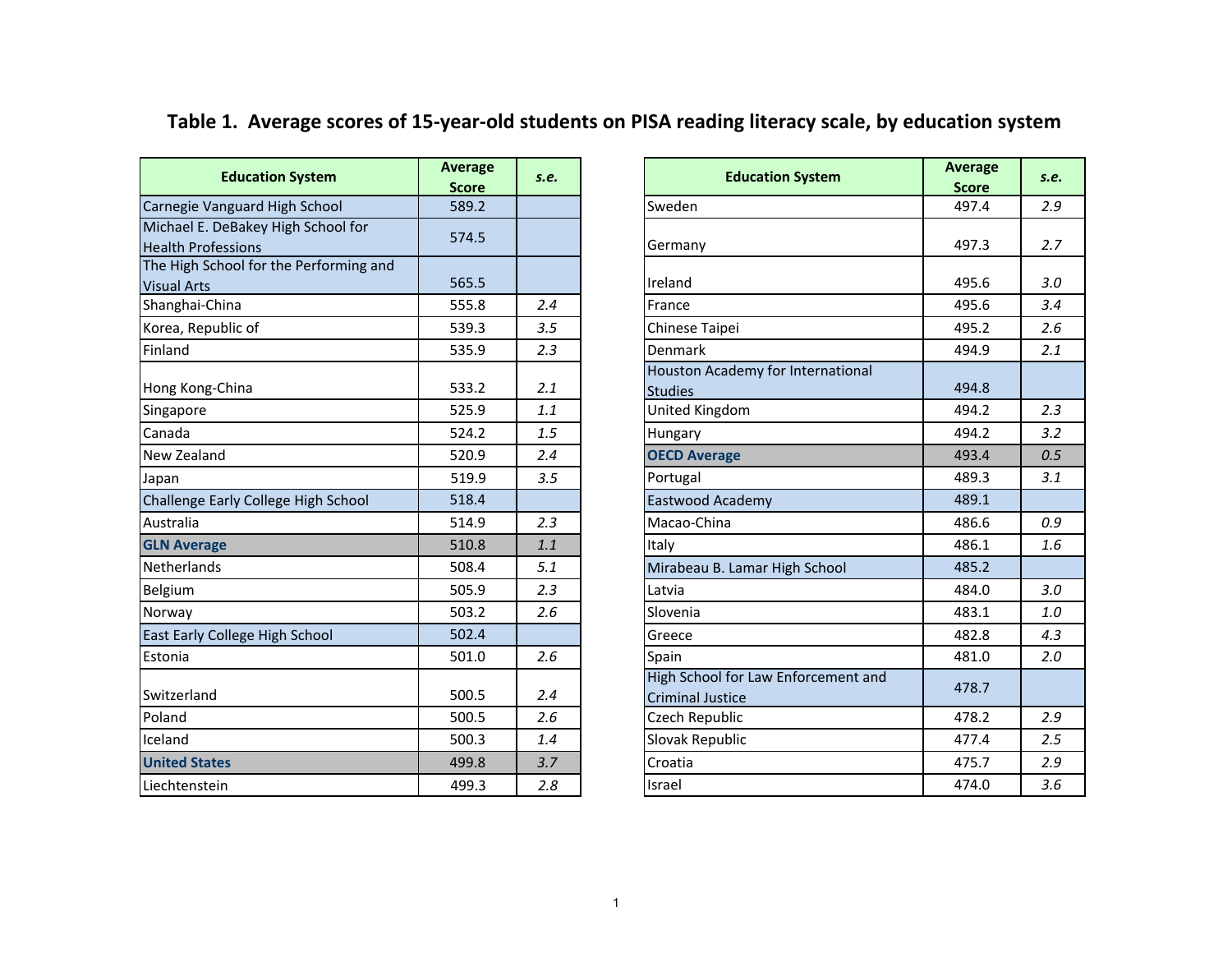|                                         | Average      |      |                             | Average      |      |
|-----------------------------------------|--------------|------|-----------------------------|--------------|------|
| <b>Education System</b>                 | <b>Score</b> | S.e. | <b>Education System</b>     | <b>Score</b> | S.e. |
| Luxembourg                              | 472.2        | 1.3  | Thailand                    | 421.4        | 2.6  |
| Austria                                 | 470.3        | 2.9  | Cesar E. Chavez High School | 420.9        |      |
| Lithuania                               | 468.4        | 2.4  | <b>Trinidad and Tobago</b>  | 416.5        | 1.2  |
| North Houston Early College High School | 468.3        |      | Colombia                    | 413.2        | 3.7  |
| John H. Reagan High School              | 468.1        |      | Brazil                      | 411.8        | 2.7  |
| Turkey                                  | 464.2        | 3.5  | Montenegro                  | 407.5        | 1.7  |
| Dubai (UAE)                             | 459.4        | 1.1  | Jordan                      | 405.0        | 3.3  |
| <b>Russian Federation</b>               | 459.4        | 3.3  | Tunisia                     | 403.6        | 2.9  |
| Jane Long Academy                       | 453.3        |      | Indonesia                   | 401.7        | 3.7  |
| Chile                                   | 449.4        | 3.1  | Argentina                   | 398.3        | 4.6  |
| Sharpstown International School         | 442.4        |      | Kazakhstan                  | 390.4        | 3.1  |
| Serbia                                  | 442.0        | 2.4  | Albania                     | 384.8        | 4.0  |
| <b>Bulgaria</b>                         | 429.1        | 6.7  | Qatar                       | 371.7        | 0.8  |
| Uruguay                                 | 425.8        | 2.6  | Panama                      | 370.7        | 6.5  |
| Mexico                                  | 425.3        | 2.0  | Peru                        | 369.7        | 4.0  |
| Romania                                 | 424.5        | 4.1  | Azerbaijan                  | 361.5        | 3.3  |
| Barbara Jordan High School for Careers  | 423.5        |      | Kyrgyzstan                  | 314.0        | 3.2  |

| ducation System             | <b>Average</b> | s.e. | <b>Education System</b>     | <b>Average</b> |         |  |
|-----------------------------|----------------|------|-----------------------------|----------------|---------|--|
|                             | <b>Score</b>   |      |                             | <b>Score</b>   | s.e.    |  |
|                             | 472.2          | 1.3  | Thailand                    | 421.4          | $2.6\,$ |  |
|                             | 470.3          | 2.9  | Cesar E. Chavez High School | 420.9          |         |  |
|                             | 468.4          | 2.4  | <b>Trinidad and Tobago</b>  | 416.5          | 1.2     |  |
| n Early College High School | 468.3          |      | Colombia                    | 413.2          | 3.7     |  |
| n High School               | 468.1          |      | <b>Brazil</b>               | 411.8          | 2.7     |  |
|                             | 464.2          | 3.5  | Montenegro                  | 407.5          | 1.7     |  |
|                             | 459.4          | 1.1  | Jordan                      | 405.0          | 3.3     |  |
| ation                       | 459.4          | 3.3  | Tunisia                     | 403.6          | 2.9     |  |
| demy                        | 453.3          |      | Indonesia                   | 401.7          | 3.7     |  |
|                             | 449.4          | 3.1  | Argentina                   | 398.3          | 4.6     |  |
| ternational School          | 442.4          |      | Kazakhstan                  | 390.4          | 3.1     |  |
|                             | 442.0          | 2.4  | Albania                     | 384.8          | 4.0     |  |
|                             | 429.1          | 6.7  | Qatar                       | 371.7          | 0.8     |  |
|                             | 425.8          | 2.6  | Panama                      | 370.7          | 6.5     |  |
|                             | 425.3          | 2.0  | Peru                        | 369.7          | 4.0     |  |
|                             | 424.5          | 4.1  | Azerbaijan                  | 361.5          | 3.3     |  |
| n High School for Careers   | 423.5          |      | Kyrgyzstan                  | 314.0          | 3.2     |  |

NOTE: Education systems are ordered by average score. The individual schools included in this table were participants in the OECD Test for Schools (based on PISA), 2013‐14 school year.The Global Learning Network (GLN) average is the average of the average scores of the 146 participating schools for which we had access to their data, with each school weighted equally. The OECD average is the average of the average scores of the 34 OECD countries that participated in PISA 2009, with each country weighted equally. Scores are reported on <sup>a</sup> scale from 0 to 1,000. Differences between <sup>a</sup> GLN school's score and the scores for the PISA‐participating countries, OECD average, and GLN average are tested at the .05 level of statistical significance. Some apparent differences between average scores may not be statistically significant due to the relatively large margin of error surrounding the estimate for <sup>a</sup> GLN school.

SOURCE: Organization for Economic Cooperation and Development (OECD), Test for Schools (based on PISA), 2013-14 school year. **Organization for Economic Cooperation and Development (OECD), Program for International Student Assessment (PISA), 2009.**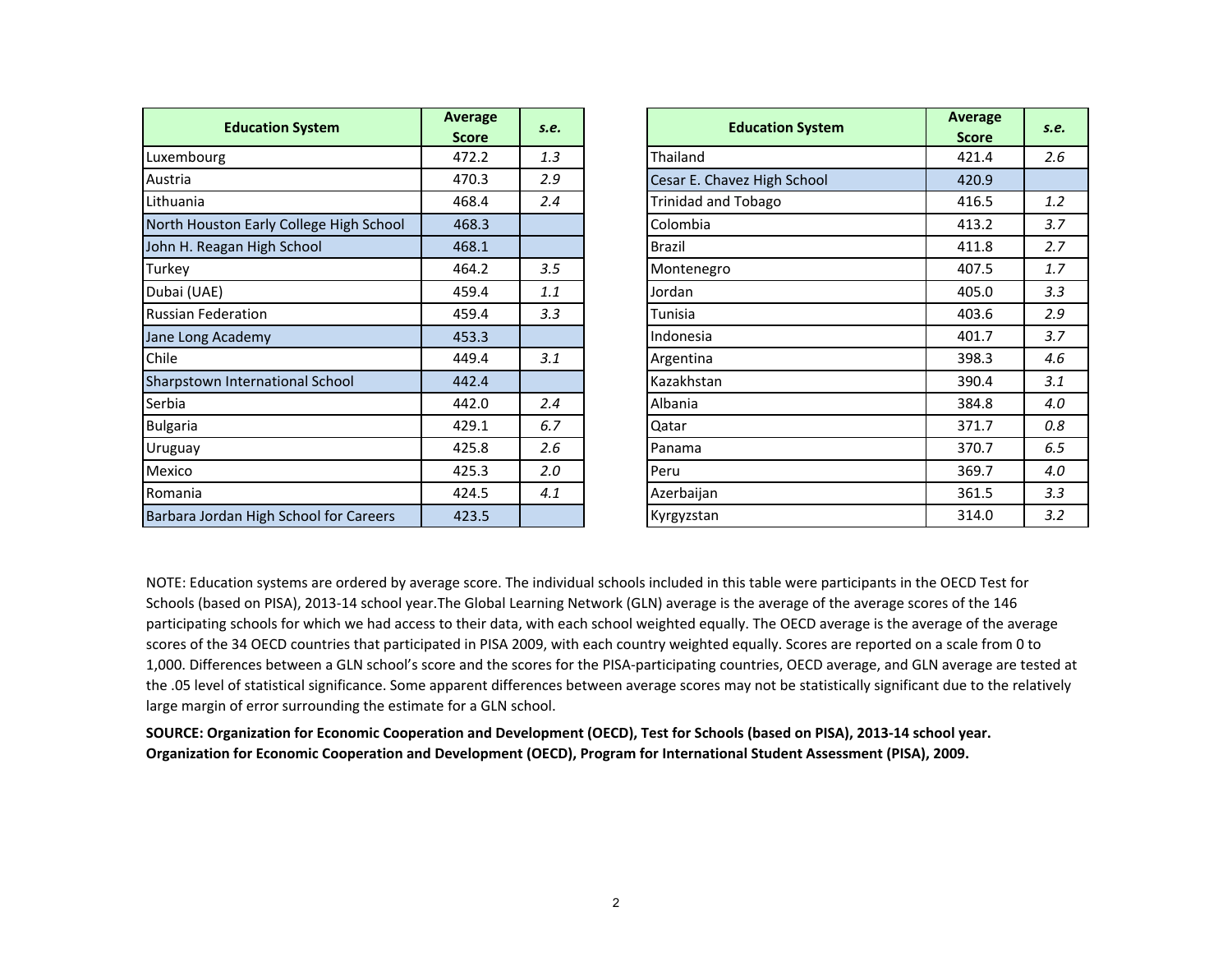| <b>Education System</b>                                         | <b>Average</b><br><b>Score</b> | S.e. | <b>Education System</b>                 | Average<br><b>Score</b> | s.e. |
|-----------------------------------------------------------------|--------------------------------|------|-----------------------------------------|-------------------------|------|
| Carnegie Vanguard High School                                   | 609.2                          |      | Slovenia                                | 501.5                   | 1.2  |
| Shanghai-China                                                  | 600.1                          | 2.8  | Norway                                  | 498.0                   | 2.4  |
| Michael E. DeBakey High School for<br><b>Health Professions</b> | 598.8                          |      | East Early College High School          | 497.3                   |      |
| Singapore                                                       | 562.0                          | 1.4  | France                                  | 496.8                   | 3.1  |
| The High School for the Performing and<br><b>Visual Arts</b>    | 560.2                          |      | Slovak Republic                         | 496.7                   | 3.1  |
| Hong Kong-China                                                 | 554.5                          | 2.7  | Austria                                 | 495.9                   | 2.7  |
| Korea, Republic of                                              | 546.2                          | 4.0  | <b>OECD Average</b>                     | 495.7                   | 0.5  |
| Chinese Taipei                                                  | 543.2                          | 3.4  | Poland                                  | 494.8                   | 2.8  |
| Finland                                                         | 540.5                          | 2.2  | Sweden                                  | 494.2                   | 2.9  |
| Liechtenstein                                                   | 536.0                          | 4.1  | <b>Czech Republic</b>                   | 492.8                   | 2.8  |
| Switzerland                                                     | 534.0                          | 3.3  | United Kingdom                          | 492.4                   | 2.4  |
| Japan                                                           | 529.0                          | 3.3  | Eastwood Academy                        | 492.0                   |      |
| Canada                                                          | 526.8                          | 1.6  | <b>Hungary</b>                          | 490.2                   | 3.5  |
| <b>Netherlands</b>                                              | 525.8                          | 4.7  | Luxembourg                              | 489.1                   | 1.2  |
| Macao-China                                                     | 525.3                          | 0.9  | <b>United States</b>                    | 487.4                   | 3.6  |
| New Zealand                                                     | 519.3                          | 2.3  | Ireland                                 | 487.1                   | 2.5  |
| Belgium                                                         | 515.3                          | 2.3  | Portugal                                | 486.9                   | 2.9  |
| Australia                                                       | 514.3                          | 2.5  | Spain                                   | 483.5                   | 2.1  |
| Germany                                                         | 512.8                          | 2.9  | Italy                                   | 482.9                   | 1.9  |
| Estonia                                                         | 512.1                          | 2.6  | Mirabeau B. Lamar High School           | 482.2                   |      |
| Challenge Early College High School                             | 510.9                          |      | Latvia                                  | 482.0                   | 3.1  |
| <b>GLN Average</b>                                              | 507.8                          | 1.1  | Lithuania                               | 476.6                   | 2.6  |
| Iceland                                                         | 506.7                          | 1.4  | North Houston Early College High School | 473.7                   |      |
| Denmark                                                         | 503.3                          | 2.6  | John H. Reagan High School              | 469.0                   |      |

| <b>Education System</b>                      | Average<br><b>Score</b> | S.e. | <b>Education System</b>                 | <b>Average</b><br><b>Score</b> |
|----------------------------------------------|-------------------------|------|-----------------------------------------|--------------------------------|
| gie Vanguard High School                     | 609.2                   |      | Slovenia                                | 501.5                          |
| hai-China                                    | 600.1                   | 2.8  | Norway                                  | 498.0                          |
| el E. DeBakey High School for<br>Professions | 598.8                   |      | East Early College High School          | 497.3                          |
| ore                                          | 562.0                   | 1.4  | France                                  | 496.8                          |
| igh School for the Performing and<br>Arts    | 560.2                   |      | Slovak Republic                         | 496.7                          |
| Kong-China                                   | 554.5                   | 2.7  | Austria                                 | 495.9                          |
| , Republic of                                | 546.2                   | 4.0  | <b>OECD Average</b>                     | 495.7                          |
| se Taipei                                    | 543.2                   | 3.4  | Poland                                  | 494.8                          |
| d                                            | 540.5                   | 2.2  | Sweden                                  | 494.2                          |
| enstein                                      | 536.0                   | 4.1  | Czech Republic                          | 492.8                          |
| rland                                        | 534.0                   | 3.3  | United Kingdom                          | 492.4                          |
|                                              | 529.0                   | 3.3  | Eastwood Academy                        | 492.0                          |
| la.                                          | 526.8                   | 1.6  | Hungary                                 | 490.2                          |
| rlands                                       | 525.8                   | 4.7  | Luxembourg                              | 489.1                          |
| b-China                                      | 525.3                   | 0.9  | <b>United States</b>                    | 487.4                          |
| ealand                                       | 519.3                   | 2.3  | Ireland                                 | 487.1                          |
| m                                            | 515.3                   | 2.3  | Portugal                                | 486.9                          |
| alia                                         | 514.3                   | 2.5  | Spain                                   | 483.5                          |
| any                                          | 512.8                   | 2.9  | Italy                                   | 482.9                          |
| a                                            | 512.1                   | 2.6  | Mirabeau B. Lamar High School           | 482.2                          |
| nge Early College High School                | 510.9                   |      | Latvia                                  | 482.0                          |
| verage                                       | 507.8                   | 1.1  | Lithuania                               | 476.6                          |
| d                                            | 506.7                   | 1.4  | North Houston Early College High School | 473.7                          |
| ark                                          | 503.3                   | 2.6  | John H. Reagan High School              | 469.0                          |

## Table 2. Average scores of 15-year-old students on PISA mathematics literacy scale, by education system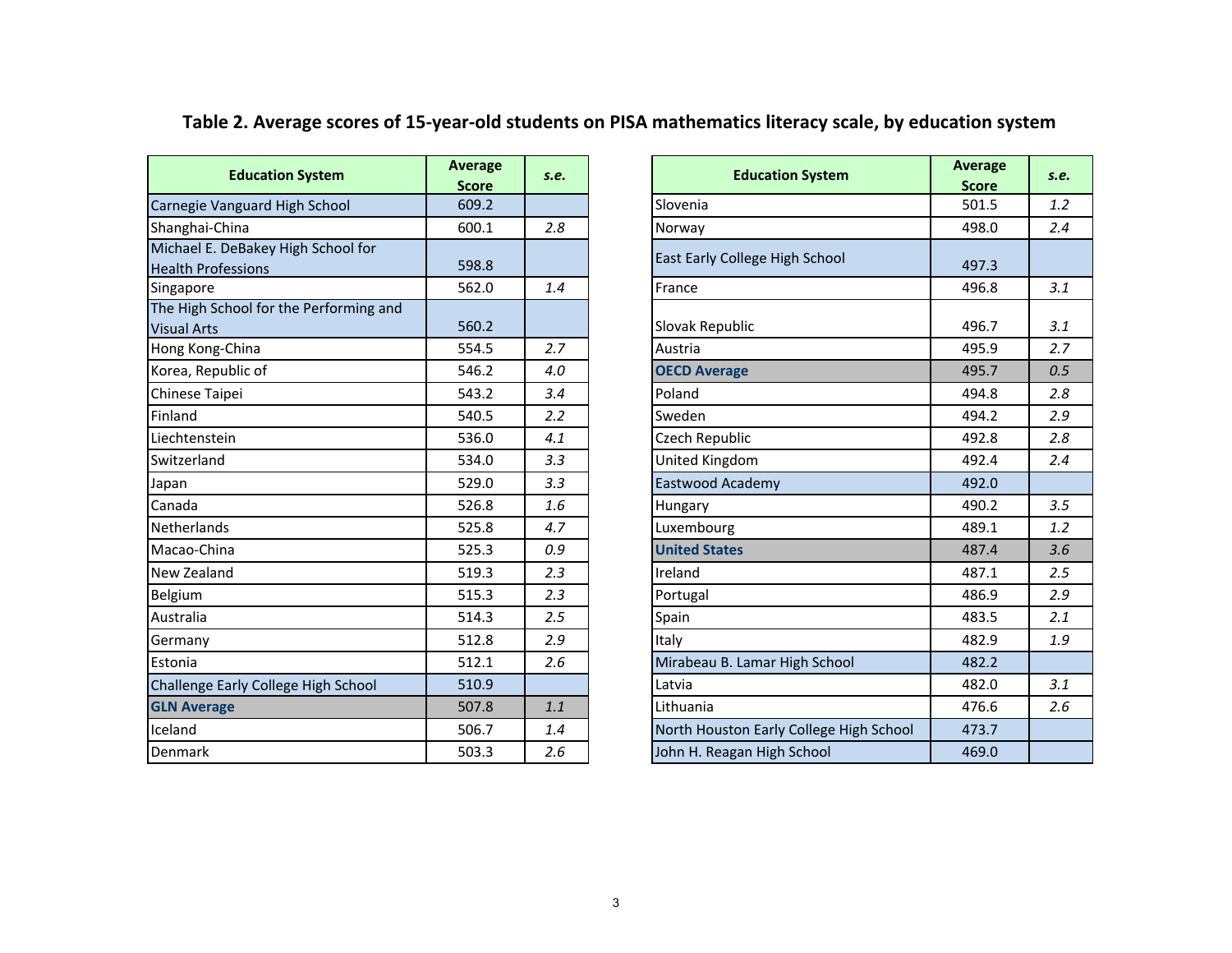| <b>Education System</b>                                        | Average<br><b>Score</b> | S.e. | <b>Education System</b>                | Average<br><b>Score</b> | S.e. |
|----------------------------------------------------------------|-------------------------|------|----------------------------------------|-------------------------|------|
| <b>Russian Federation</b>                                      | 467.8                   | 3.3  | Mexico                                 | 418.5                   | 1.8  |
| Greece                                                         | 466.1                   | 3.9  | Cesar E. Chavez High School            | 416.3                   |      |
| Houston Academy for International<br><b>Studies</b>            | 462.1                   |      | <b>Trinidad and Tobago</b>             | 414.0                   | 1.3  |
| Croatia                                                        | 459.9                   | 3.1  | Kazakhstan                             | 404.9                   | 3.0  |
| High School for Law Enforcement and<br><b>Criminal Justice</b> | 458.2                   |      | Montenegro                             | 402.5                   | 2.0  |
| Dubai (UAE)                                                    | 452.5                   | 1.1  | Barbara Jordan High School for Careers | 401.5                   |      |
| Jane Long Academy                                              | 452.2                   |      | Argentina                              | 388.1                   | 4.1  |
| Sharpstown International School                                | 451.9                   |      | Jordan                                 | 386.7                   | 3.7  |
| Israel                                                         | 446.9                   | 3.3  | <b>Brazil</b>                          | 385.8                   | 2.4  |
| Turkey                                                         | 445.5                   | 4.4  | Colombia                               | 380.8                   | 3.2  |
| Serbia                                                         | 442.4                   | 2.9  | Albania                                | 377.5                   | 4.0  |
| Azerbaijan                                                     | 431.0                   | 2.8  | Tunisia                                | 371.5                   | 3.0  |
| <b>Bulgaria</b>                                                | 428.1                   | 5.9  | Indonesia                              | 371.3                   | 3.7  |
| Romania                                                        | 427.1                   | 3.4  | Qatar                                  | 368.1                   | 0.7  |
| <b>Uruguay</b>                                                 | 426.7                   | 2.6  | Peru                                   | 365.1                   | 4.0  |
| Chile                                                          | 421.1                   | 3.1  | Panama                                 | 359.7                   | 5.2  |
| Thailand                                                       | 418.6                   | 3.2  | Kyrgyzstan                             | 331.2                   | 2.9  |

NOTE: Education systems are ordered by average score. The individual schools included in this table were participants in the OECD Test for Schools (based on PISA), <sup>2013</sup>‐<sup>14</sup> school year.The Global Learning Network (GLN) average is the average of the average scores of the <sup>146</sup> participating schools for which we had access to their data, with each school weighted equally. The OECD average is the average of the average scores of the 34 OECD countries that participated in PISA 2009, with each country weighted equally. Scores are reported on a scale from 0 to<br>1.000. Differences hetweene CIALschaal's seems and the seems family. DISA mentici 1,000. Differences between <sup>a</sup> GLN school's score and the scores for the PISA‐participating countries, OECD average, and GLN average are tested at the .05 level of statistical significance. Some apparent differences between average scores may not be statistically significant due to the relatively large margin of error surrounding the estimate for a GLN school

SOURCE: Organization for Economic Cooperation and Development (OECD), Test for Schools (based on PISA), 2013-14 school year. **Organization for Economic Cooperation and Development (OECD), Program for International Student Assessment (PISA), 2009.**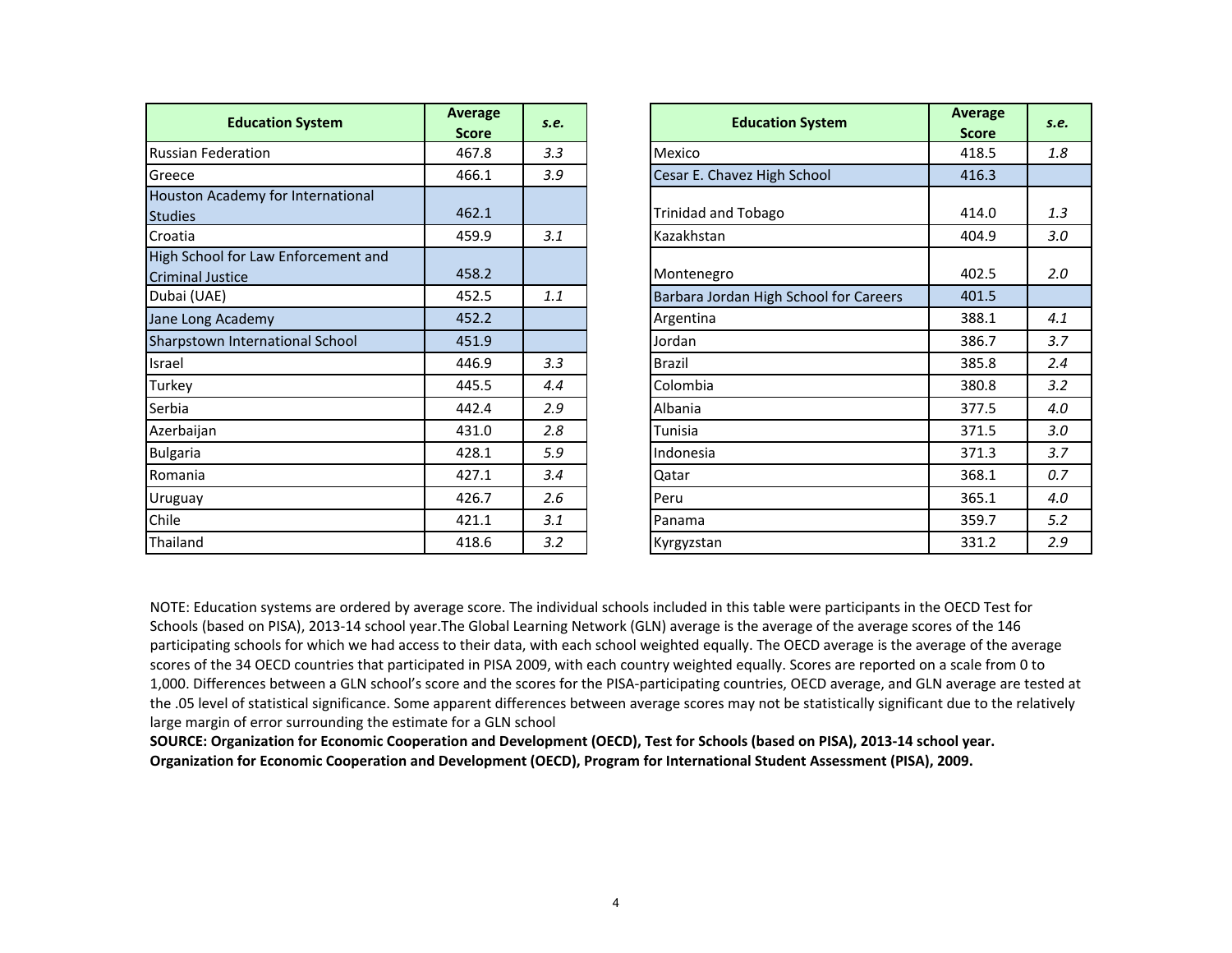| <b>Education System</b>                                         | Average<br><b>Score</b> | S.e. | <b>Education System</b>                             | <b>Average</b><br><b>Score</b> | s.e. |
|-----------------------------------------------------------------|-------------------------|------|-----------------------------------------------------|--------------------------------|------|
| Carnegie Vanguard High School                                   | 594.5                   |      | Eastwood Academy                                    | 510.6                          |      |
| Michael E. DeBakey High School for<br><b>Health Professions</b> | 579.7                   |      | Poland                                              | 508.1                          | 2.4  |
| Shanghai-China                                                  | 574.6                   | 2.3  | Ireland                                             | 508.0                          | 3.3  |
| The High School for the Performing and<br><b>Visual Arts</b>    | 560.9                   |      | <b>Belgium</b>                                      | 506.6                          | 2.5  |
| Finland                                                         | 554.1                   | 2.3  | East Early College High School                      | 504.2                          |      |
| Hong Kong-China                                                 | 549.0                   | 2.8  | Hungary                                             | 502.6                          | 3.1  |
| Singapore                                                       | 541.7                   | 1.4  | <b>United States</b>                                | 502.0                          | 3.6  |
| Japan                                                           | 539.4                   | 3.4  | <b>OECD Average</b>                                 | 500.8                          | 0.5  |
| Korea, Republic of                                              | 538.0                   | 3.4  | Czech Republic                                      | 500.5                          | 3.0  |
| New Zealand                                                     | 532.0                   | 2.6  | Norway                                              | 499.9                          | 2.6  |
| Canada                                                          | 528.7                   | 1.6  | Denmark                                             | 499.3                          | 2.5  |
| Estonia                                                         | 527.8                   | 2.7  | France                                              | 498.2                          | 3.6  |
| Australia                                                       | 527.3                   | 2.5  | Iceland                                             | 495.6                          | 1.4  |
| Challenge Early College High School                             | 523.6                   |      | Sweden                                              | 495.1                          | 2.7  |
| Netherlands                                                     | 522.2                   | 5.4  | Austria                                             | 494.3                          | 3.2  |
| <b>GLN Average</b>                                              | 521.9                   | 1.0  | Latvia                                              | 493.9                          | 3.1  |
| Chinese Taipei                                                  | 520.4                   | 2.6  | Portugal                                            | 493.0                          | 2.9  |
| Germany                                                         | 520.4                   | 2.8  | Lithuania                                           | 491.4                          | 2.9  |
| Liechtenstein                                                   | 519.9                   | 3.4  | Slovak Republic                                     | 490.3                          | 3.0  |
| Switzerland                                                     | 516.6                   | 2.8  | Italy                                               | 488.8                          | 1.8  |
| <b>United Kingdom</b>                                           | 513.7                   | 2.5  | Spain                                               | 488.3                          | 2.1  |
| Slovenia                                                        | 511.8                   | 1.1  | Houston Academy for International<br><b>Studies</b> | 486.8                          |      |
| Macao-China                                                     | 511.1                   | 1.0  | Croatia                                             | 486.4                          | 2.8  |
| Mirabeau B. Lamar High School                                   | 510.8                   |      | John H. Reagan High School                          | 485.1                          |      |
|                                                                 |                         |      |                                                     |                                |      |

Table 3. Average scores of 15-year-old students on PISA science literacy scale, by education system

| <b>Education System</b>                         | <b>Average</b><br><b>Score</b> | S.e. | <b>Education System</b>                             | <b>Average</b><br><b>Score</b> | s.e. |
|-------------------------------------------------|--------------------------------|------|-----------------------------------------------------|--------------------------------|------|
| gie Vanguard High School                        | 594.5                          |      | Eastwood Academy                                    | 510.6                          |      |
| ael E. DeBakey High School for<br>h Professions | 579.7                          |      | Poland                                              | 508.1                          | 2.4  |
| <b>zhai-China</b>                               | 574.6                          | 2.3  | Ireland                                             | 508.0                          | 3.3  |
| ligh School for the Performing and<br>l Arts    | 560.9                          |      | Belgium                                             | 506.6                          | 2.5  |
| ١d                                              | 554.1                          | 2.3  | East Early College High School                      | 504.2                          |      |
| Kong-China                                      | 549.0                          | 2.8  | Hungary                                             | 502.6                          | 3.1  |
| pore                                            | 541.7                          | 1.4  | <b>United States</b>                                | 502.0                          | 3.6  |
|                                                 | 539.4                          | 3.4  | <b>OECD Average</b>                                 | 500.8                          | 0.5  |
| , Republic of                                   | 538.0                          | 3.4  | Czech Republic                                      | 500.5                          | 3.0  |
| Zealand                                         | 532.0                          | 2.6  | Norway                                              | 499.9                          | 2.6  |
| da                                              | 528.7                          | 1.6  | Denmark                                             | 499.3                          | 2.5  |
| ia                                              | 527.8                          | 2.7  | France                                              | 498.2                          | 3.6  |
| alia                                            | 527.3                          | 2.5  | Iceland                                             | 495.6                          | 1.4  |
| enge Early College High School                  | 523.6                          |      | Sweden                                              | 495.1                          | 2.7  |
| erlands                                         | 522.2                          | 5.4  | Austria                                             | 494.3                          | 3.2  |
| Average                                         | 521.9                          | 1.0  | Latvia                                              | 493.9                          | 3.1  |
| se Taipei                                       | 520.4                          | 2.6  | Portugal                                            | 493.0                          | 2.9  |
| any                                             | 520.4                          | 2.8  | Lithuania                                           | 491.4                          | 2.9  |
| tenstein                                        | 519.9                          | 3.4  | Slovak Republic                                     | 490.3                          | 3.0  |
| erland                                          | 516.6                          | 2.8  | Italy                                               | 488.8                          | 1.8  |
| d Kingdom                                       | 513.7                          | 2.5  | Spain                                               | 488.3                          | 2.1  |
| nia                                             | 511.8                          | 1.1  | Houston Academy for International<br><b>Studies</b> | 486.8                          |      |
| o-China                                         | 511.1                          | 1.0  | Croatia                                             | 486.4                          | 2.8  |
| eau B. Lamar High School                        | 510.8                          |      | John H. Reagan High School                          | 485.1                          |      |
|                                                 |                                |      |                                                     |                                |      |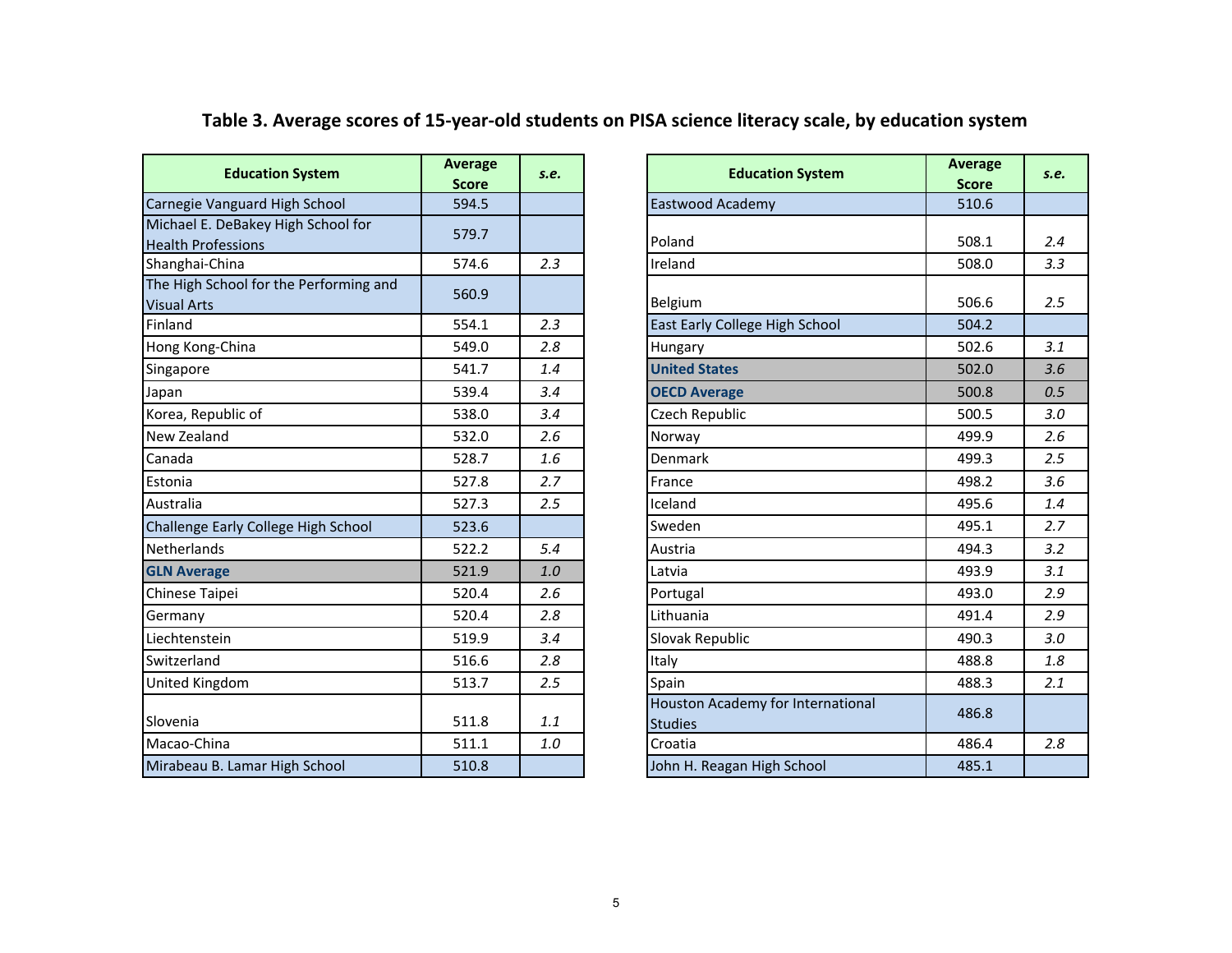| <b>Education System</b>                 | Average      | S.e. |               | <b>Education System</b>    | Average      | S.e. |
|-----------------------------------------|--------------|------|---------------|----------------------------|--------------|------|
|                                         | <b>Score</b> |      |               |                            | <b>Score</b> |      |
| Luxembourg                              | 483.9        | 1.2  | Thailand      |                            | 425.3        | 3.0  |
| High School for Law Enforcement and     | 478.6        |      |               |                            |              |      |
| <b>Criminal Justice</b>                 |              |      | Mexico        |                            | 415.9        | 1.8  |
| <b>Russian Federation</b>               | 478.3        | 3.3  | Jordan        |                            | 415.4        | 3.5  |
| North Houston Early College High School | 476.6        |      |               | <b>Trinidad and Tobago</b> | 410.2        | 1.2  |
| Sharpstown International School         | 471.2        |      | <b>Brazil</b> |                            | 405.4        | 2.4  |
| Greece                                  | 470.1        | 4.0  | Colombia      |                            | 401.8        | 3.6  |
| Dubai (UAE)                             | 466.5        | 1.2  | Montenegro    |                            | 401.3        | 2.0  |
| Jane Long Academy                       | 463.1        |      | Argentina     |                            | 400.8        | 4.6  |
| Israel                                  | 454.9        | 3.1  | Tunisia       |                            | 400.7        | 2.7  |
| Turkey                                  | 453.9        | 3.6  | Kazakhstan    |                            | 400.4        | 3.1  |
| Chile                                   | 447.5        | 2.9  | Albania       |                            | 390.7        | 3.9  |
| Cesar E. Chavez High School             | 444.9        |      | Indonesia     |                            | 382.6        | 3.8  |
| Serbia                                  | 442.8        | 2.4  | Qatar         |                            | 379.4        | 0.9  |
| <b>Bulgaria</b>                         | 439.3        | 5.9  | Panama        |                            | 375.9        | 5.7  |
| Barbara Jordan High School for Careers  | 431.7        |      | Azerbaijan    |                            | 373.2        | 3.1  |
| Romania                                 | 428.2        | 3.4  | Peru          |                            | 369.4        | 3.5  |
| Uruguay                                 | 427.2        | 2.6  | Kyrgyzstan    |                            | 329.5        | 2.9  |

| ducation System             | <b>Average</b><br><b>Score</b> | S.e. | <b>Education System</b>    | <b>Average</b><br><b>Score</b> | S.e. |
|-----------------------------|--------------------------------|------|----------------------------|--------------------------------|------|
|                             | 483.9                          | 1.2  | Thailand                   | 425.3                          | 3.0  |
| or Law Enforcement and<br>æ | 478.6                          |      | Mexico                     | 415.9                          | 1.8  |
| ation                       | 478.3                          | 3.3  | Jordan                     | 415.4                          | 3.5  |
| n Early College High School | 476.6                          |      | <b>Trinidad and Tobago</b> | 410.2                          | 1.2  |
| ternational School          | 471.2                          |      | <b>Brazil</b>              | 405.4                          | 2.4  |
|                             | 470.1                          | 4.0  | Colombia                   | 401.8                          | 3.6  |
|                             | 466.5                          | 1.2  | Montenegro                 | 401.3                          | 2.0  |
| demy                        | 463.1                          |      | Argentina                  | 400.8                          | 4.6  |
|                             | 454.9                          | 3.1  | Tunisia                    | 400.7                          | 2.7  |
|                             | 453.9                          | 3.6  | Kazakhstan                 | 400.4                          | 3.1  |
|                             | 447.5                          | 2.9  | Albania                    | 390.7                          | 3.9  |
| ez High School              | 444.9                          |      | Indonesia                  | 382.6                          | 3.8  |
|                             | 442.8                          | 2.4  | Qatar                      | 379.4                          | 0.9  |
|                             | 439.3                          | 5.9  | Panama                     | 375.9                          | 5.7  |
| n High School for Careers   | 431.7                          |      | Azerbaijan                 | 373.2                          | 3.1  |
|                             | 428.2                          | 3.4  | Peru                       | 369.4                          | 3.5  |
|                             | 427.2                          | 2.6  | Kyrgyzstan                 | 329.5                          | 2.9  |

NOTE: Education systems are ordered by average score. The individual schools included in this table were participants in the OECD Test for Schools (based on PISA), <sup>2013</sup>‐<sup>14</sup> school year.The Global Learning Network (GLN) average is the average of the average scores of the <sup>146</sup> participating schools for which we had access to their data, with each school weighted equally. The OECD average is the average of the average scores of the 34 OECD countries that participated in PISA 2009, with each country weighted equally. Scores are reported on a scale from 0 to<br>1.000 Piff 1,000. Differences between <sup>a</sup> GLN school's score and the scores for the PISA‐participating countries, OECD average, and GLN average are tested at the .05 level of statistical significance. Some apparent differences between average scores may not be statistically significant due to the relatively large margin of error surrounding the estimate for <sup>a</sup> GLN school

SOURCE: Organization for Economic Cooperation and Development (OECD), Test for Schools (based on PISA), 2013-14 school year. **Organization for Economic Cooperation and Development (OECD), Program for International Student Assessment (PISA), 2009.**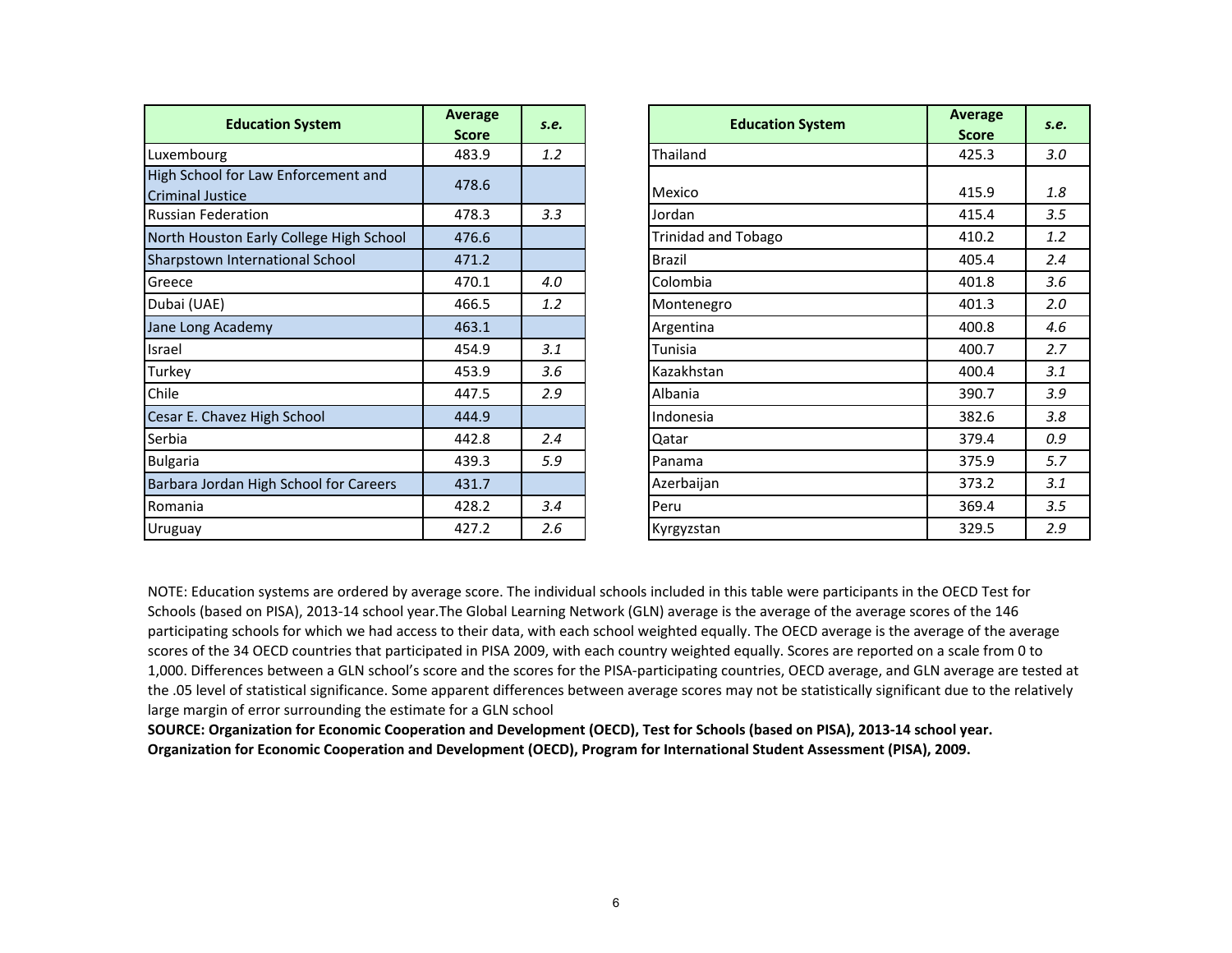| Table 4. Sample Size and Actual Participation Rates by Campus |         |              |
|---------------------------------------------------------------|---------|--------------|
|                                                               |         | Number<br>of |
|                                                               | Student | students     |
| <b>School Name</b>                                            | Sample  | tested       |
| Carnegie Vanguard High School                                 | 85      | 78           |
| Challenge Early College High School                           | 85      | 83           |
| Chavez High School                                            | 100     | 66           |
| DeBakey High School for Health Professions                    | 85      | 84           |
| East Early College High School                                | 100     | 94           |
| Eastwood Academy                                              | 85      | 81           |
| High School for Law Enforcement and Criminal Justice          | 85      | 63           |
| High School for the Performing and Visual Arts                | 85      | 73           |
| Houston Academy for International Studies                     | 90      | 61           |
| Jordan High School for Careers                                | 85      | 74           |
| Lamar High School                                             | 85      | 79           |
| North Houston Early College High School                       | 85      | 83           |
| Reagan High School                                            | 100     | 78           |
| Sharpstown International School                               | 85      | 81           |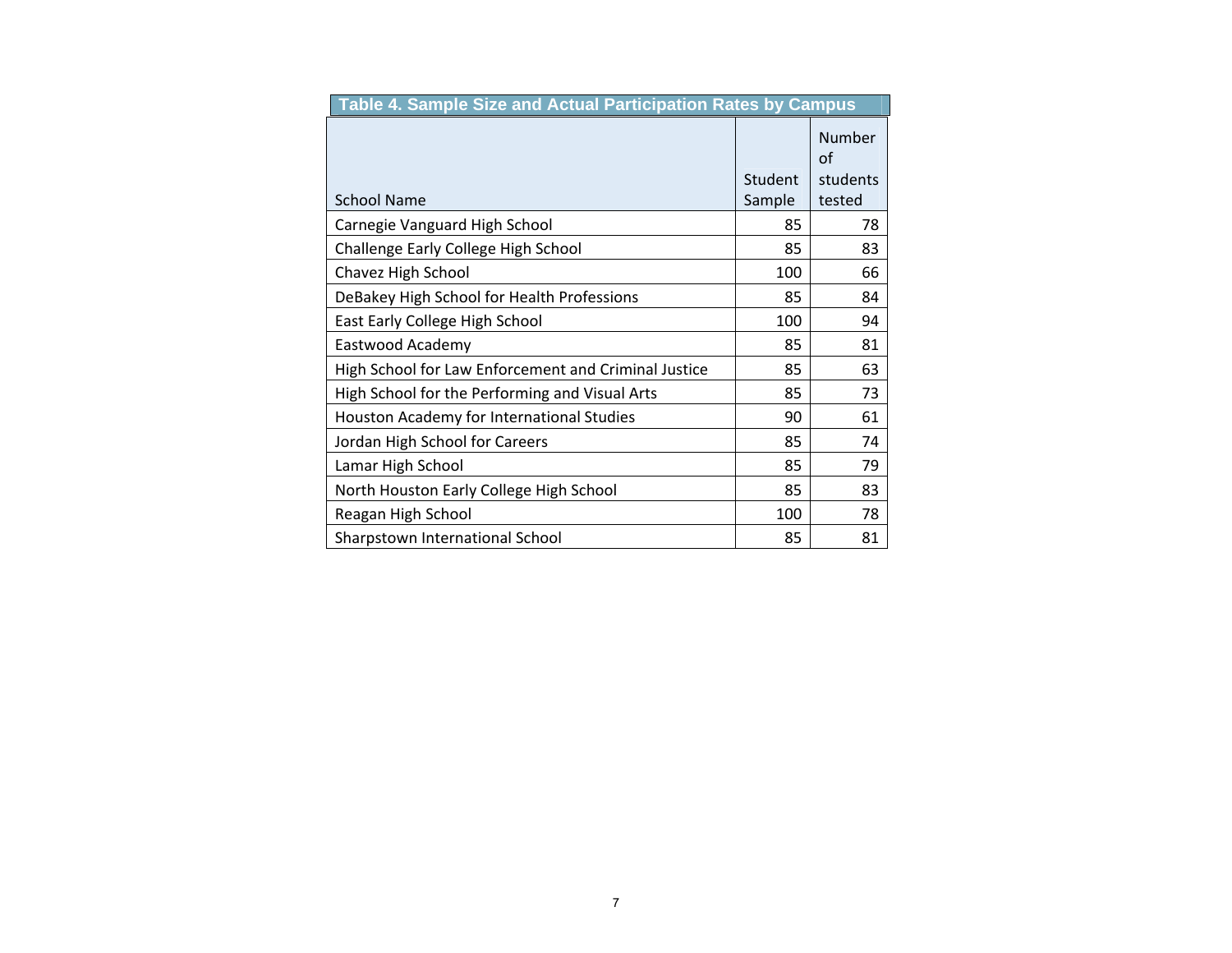| Table 5. Percentage of Students at Levels of Proficiency (Top, Intermediate, and Below) and Standard Error (S.E) by Campus |                  |           |           |           |                |           |                |           |           |                    |                |                |          |           |           |           |                |           |  |
|----------------------------------------------------------------------------------------------------------------------------|------------------|-----------|-----------|-----------|----------------|-----------|----------------|-----------|-----------|--------------------|----------------|----------------|----------|-----------|-----------|-----------|----------------|-----------|--|
|                                                                                                                            | <b>READING</b>   |           |           |           |                |           |                |           |           | <b>MATHEMATICS</b> |                | <b>SCIENCE</b> |          |           |           |           |                |           |  |
|                                                                                                                            | Top              |           | Intermed. |           | <b>Below</b>   |           | Top            |           | Intermed. |                    | <b>Below</b>   |                | Top      |           | Intermed. |           | <b>Below</b>   |           |  |
| <b>Campus</b>                                                                                                              | %                | <b>SE</b> | $\%$      | <b>SE</b> | $\frac{9}{6}$  | <b>SE</b> | $\frac{9}{6}$  | <b>SE</b> | %         | <b>SE</b>          | $\%$           | <b>SE</b>      | %        | <b>SE</b> | $\%$      | <b>SE</b> | %              | <b>SE</b> |  |
| Carnegie Vanguard                                                                                                          | 23               | 4.8       | 77        | 4.8       | $\bf{0}$       |           | 51             | 5.4       | 49        | 5.4                | $\bf{0}$       | 0              | 17       | 4.6       | 83        | 4.6       |                | 0         |  |
| Challenge                                                                                                                  | $\mathbf{2}$     | 1.7       | 95        | 2.4       | $\overline{2}$ | 1.7       | 10             | 3.0       | 81        | 4.2                | 10             | 3.4            |          | 1.2       | 96        | 2.1       | $\overline{2}$ | 1.7       |  |
| Chavez HS                                                                                                                  | 0                |           | 50        | 6.3       | 50             | 6.3       | $\mathbf{2}$   | 1.5       | 47        | 5.0                | 52             | 4.8            |          | 0         | 71        | 5.4       | 29             | 5.4       |  |
| DeBakey HS                                                                                                                 | 15               | 4.0       | 83        | 4.1       |                | 1.2       | 50             | 4.8       | 49        | 4.9                |                | 1.2            | 15       | 4.0       | 85        | 4.0       | $\bf{0}$       | $\Omega$  |  |
| <b>East Early College</b>                                                                                                  | 3                | .8        | 88        | 3.5       | 9              | 3.0       | 5              | 2.4       | 79        | 3.7                | 16             | 3.8            | 0        | $\Omega$  | 97        | 1.8       | 3              | 1.8       |  |
| Eastwood Academy                                                                                                           | $\boldsymbol{2}$ | 1.8       | 93        | 3.0       | 5              | 2.5       | 5              | 1.8       | 80        | 4.0                | 15             | 3.6            |          | $\Omega$  | 98        | 2.1       | $\overline{2}$ | 2.1       |  |
| <b>HAIS</b>                                                                                                                | 0                |           | 92        | 3.5       | 8              | 3.5       | $\mathbf{2}$   | 1.6       | 74        | 5.3                | 25             | 5.1            |          | $\Omega$  | 89        | 4.3       | 11             | 4.3       |  |
| <b>HSLECJ</b>                                                                                                              | $\bf{0}$         |           | 92        | 2.8       | 8              | 2.8       | $\overline{2}$ | 1.6       | 70        | 6.5                | 29             | 6.4            |          | $\Omega$  | 89        | 4.1       | 11             | 4.1       |  |
| HSPVA                                                                                                                      | 16               | 3.4       | 79        | 4.0       | 4              | 2.2       | 32             | 4.9       | 66        | 5.3                | 3 <sup>1</sup> | 1.9            | 11       | 3.9       | 88        | 4.1       |                | 1.4       |  |
| Jordan HS                                                                                                                  | $\bf{0}$         |           | 61        | 4.9       | 39             | 4.9       | $\bf{0}$       | 0         | 44        | 5.4                | 56             | 5.4            | 0        | $\Omega$  | 68        | 5.1       | 32             | 5.1       |  |
| Lamar HS                                                                                                                   | 5                | 2.5       | 78        | 4.8       | 16             | 4.1       | 8              | 3.1       | 71        | 5.7                | 22             | 4.8            |          | 1.3       | 94        | 2.0       | 5              | 1.6       |  |
| Long Academy                                                                                                               | $\bf{0}$         |           | 72        | 4.5       | 28             | 4.5       | 4              | 2.4       | 67        | 6.0                | 29             | 6.8            | $\bf{0}$ | $\Omega$  | 82        | 4.7       | 18             | 4.7       |  |
| North Early College                                                                                                        |                  | 1.2       | 83        | 4.2       | 16             | 4.0       | $\mathbf{2}$   | 1.7       | 82        | 4.4                | 16             | 4.1            | 0        | $\Omega$  | 84        | 3.9       | 16             | 3.9       |  |
| Reagan                                                                                                                     | 3                | 1.8       | 72        | 4.1       | 26             | 3.6       | 4              | 2.2       | 68        | 5.3                | 28             | 4.8            |          | $\Omega$  | 86        | 3.9       | 14             | 3.9       |  |
| Sharpstown Intern'l                                                                                                        | 0                |           | 67        | 5.0       | 33             | 5.0       | $\mathbf{2}$   | 1.8       | 59        | 5.6                | 38             | 5.3            | 0        | $\Omega$  | 80        | 5.1       | 20             | 5.1       |  |
| <b>United States</b>                                                                                                       | 10               |           | 73        |           | 18             |           | 10             |           | 66        |                    | 23             |                | 9        |           | 73        |           | 18             |           |  |

*OECD Tests for Schools (based on PISA) for 2013‐2014;* Green exceeds United State performance, yellow is the same is the United States performance.

### **Performance Levels**

### Reading

Students at the highest levels of reading proficiency are capable of critically evaluating unfamiliar texts and building hypotheses about them, drawing on specialized knowledge and accommodating concepts that may be contrary to expectations. PISA has defined a baseline level of reading proficiency, at which students begin to demonstrate the reading competencies that will enable them to participate effectively and productively in life.

### Math

The mathematics part of the assessment measures students' capacity to formulate, employ and interpret mathematics in a variety of contexts. Top performers in mathematics are capable of developing and working with models in complex situations, identifying constraints and specifying assumptions. Students who perform at the baseline level of proficiency in mathematics can employ basic algorithms, formulae, procedures or conventions and they can interpret and recognize situations in contexts that require no more than direct inference.

### **Science**

The science part of the assessment measures students' capacity to identify scientific issues, explain phenomena scientifically and use scientific evidence as they encounter, interpret, solve and make decisions in life situations that involve science and technology. Students at the highest levels of science proficiency can apply both scientific concepts and knowledge about science to complex life situations. They are able to compare, select and evaluate appropriate scientific evidence for responding to these situations. At the baseline level of proficiency in science, students begin to demonstrate the competencies that will enable them to participate actively in life situations related to science and technology. Students at this level have adequate scientific knowledge to provide possible explanations in familiar contexts or to draw conclusions based on simple investigations.